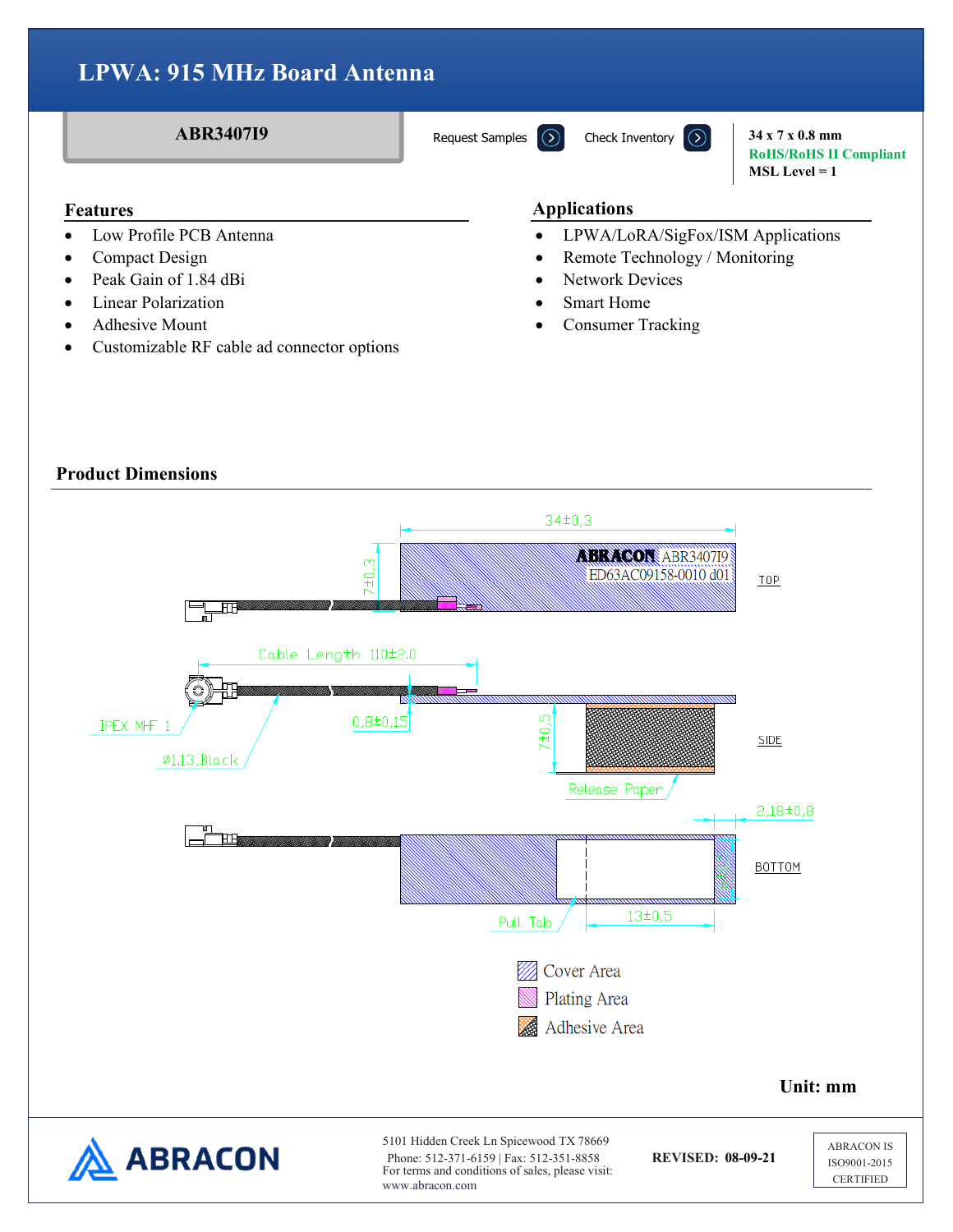

## **Example Configurations:**

| <b>Part Number</b> | Cable length      | Cable Type / Connector Type                         |
|--------------------|-------------------|-----------------------------------------------------|
| ABR3407I9-0100S    | $0100 \text{ mm}$ | $\varnothing$ 1.13 mm with IPEX-1 (F)<br>(Standard) |
| ABR3407I9-0050A    | $0050$ mm         | $\varnothing$ 1.13 mm with IPEX-4 (F)               |

## **Note:**

- For the standard part number (ABR3407I9-0100S), please refer to the packaging at the end of the document.
- For custom configurations (ABR3407I9- $\Box$  $\Box$  $\Box$ ), MOQs, pricing and packaging changes may be applicable.



5101 Hidden Creek Ln Spicewood TX 78669 Phone: 512-371-6159 | Fax: 512-351-8858 **REVISED: 08-09-21** For terms and conditions of sales, please visit: www.abracon.com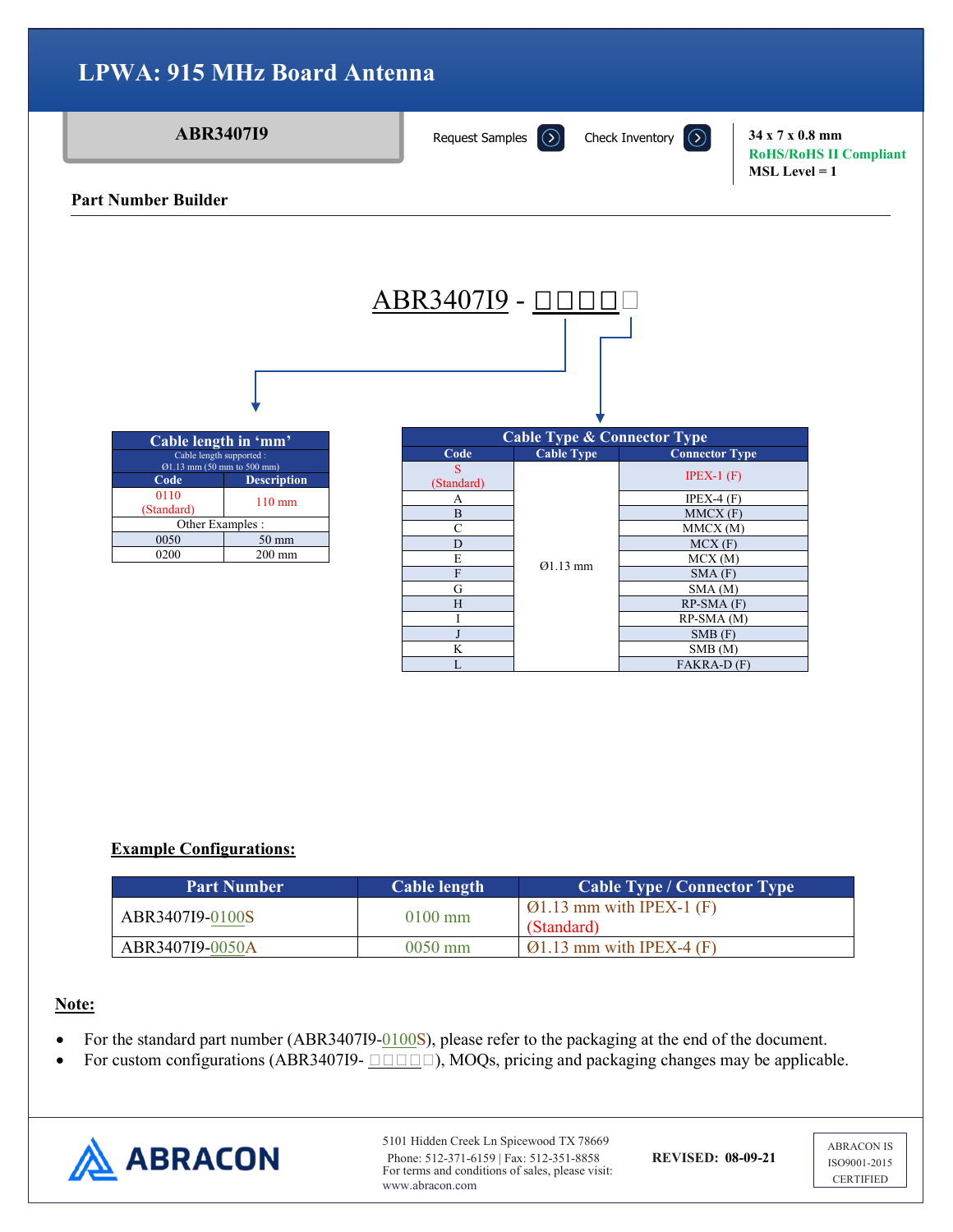[Request Samples](https://www.abraconlink.com/samplelink/samplerequest.php)  $\Omega$ 

**ABR3407I9 34 x 7 x 0.8 mm**<br>**Request Samples**  $\overline{)}$  **Check Inventory**  $\overline{)}$  **34 x 7 x 0.8 mm RoHS/RoHS II Compliant MSL Level = 1**

### **Electrical Specification**

| <b>Parameter</b>           |     | <b>Specification</b> | Unit  |            |
|----------------------------|-----|----------------------|-------|------------|
|                            | Min | Typ.                 | Max   |            |
| <b>Operating Frequency</b> | 902 |                      | 928   | <b>MHz</b> |
| Return Loss                |     |                      | $-12$ | dВ         |
| Peak gain                  |     |                      | 1.84  | dBi        |
| Impedance                  |     | 50                   |       | 77         |
| Polarization               |     | Linear               |       |            |

### **Mechanical Specification**

| <b>Parameter</b>    | <b>Specification</b> |  |  |  |  |  |
|---------------------|----------------------|--|--|--|--|--|
| Antenna Dimensions  | 34 x 7 x 0.8 mm      |  |  |  |  |  |
| Antenna Type        | <b>PCB</b>           |  |  |  |  |  |
| Mounting Type       | Adhesive             |  |  |  |  |  |
| <b>RF</b> Connector | <b>IPEX MHF 1</b>    |  |  |  |  |  |
| RF Cable Type       | $Q1.13$ mm           |  |  |  |  |  |
| Cable Length        | 110 mm               |  |  |  |  |  |

### **Environmental Specification**

| <b>Parameter</b>             | <b>Specification</b>                         |
|------------------------------|----------------------------------------------|
| <b>Operating Temperature</b> | -40 $\rm{^{\circ}C}$ to +85 $\rm{^{\circ}C}$ |
| <b>Storage Temperature</b>   | -40 $\rm{^{\circ}C}$ to +85 $\rm{^{\circ}C}$ |
| <b>Relative Humidity</b>     | Up to $95\%$                                 |
| <b>ROHS</b> Complaint        | Yes                                          |
| PB Free                      | Yes                                          |
| <b>MSL</b> Level             |                                              |



5101 Hidden Creek Ln Spicewood TX 78669 Phone: 512-371-6159 | Fax: 512-351-8858 **REVISED: 08-09-21** For terms and conditions of sales, please visit: www.abracon.com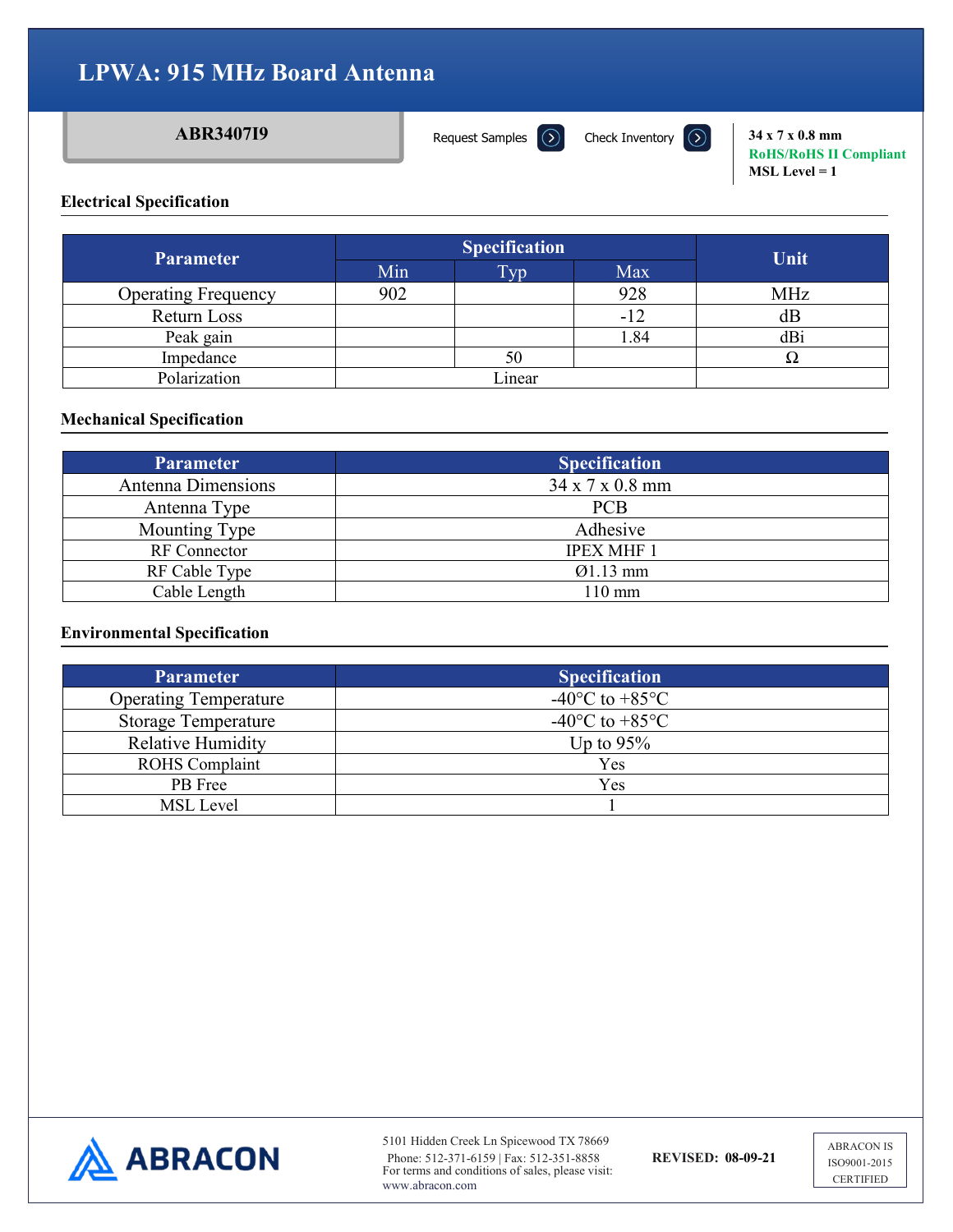**ABR3407I9 34 x 7 x 0.8 mm RoHS/RoHS II Compliant MSL Level = 1**

#### **Frequency Response Chart**





5101 Hidden Creek Ln Spicewood TX 78669 Phone: 512-371-6159 | Fax: 512-351-8858 **REVISED: 08-09-21** For terms and conditions of sales, please visit: www.abracon.com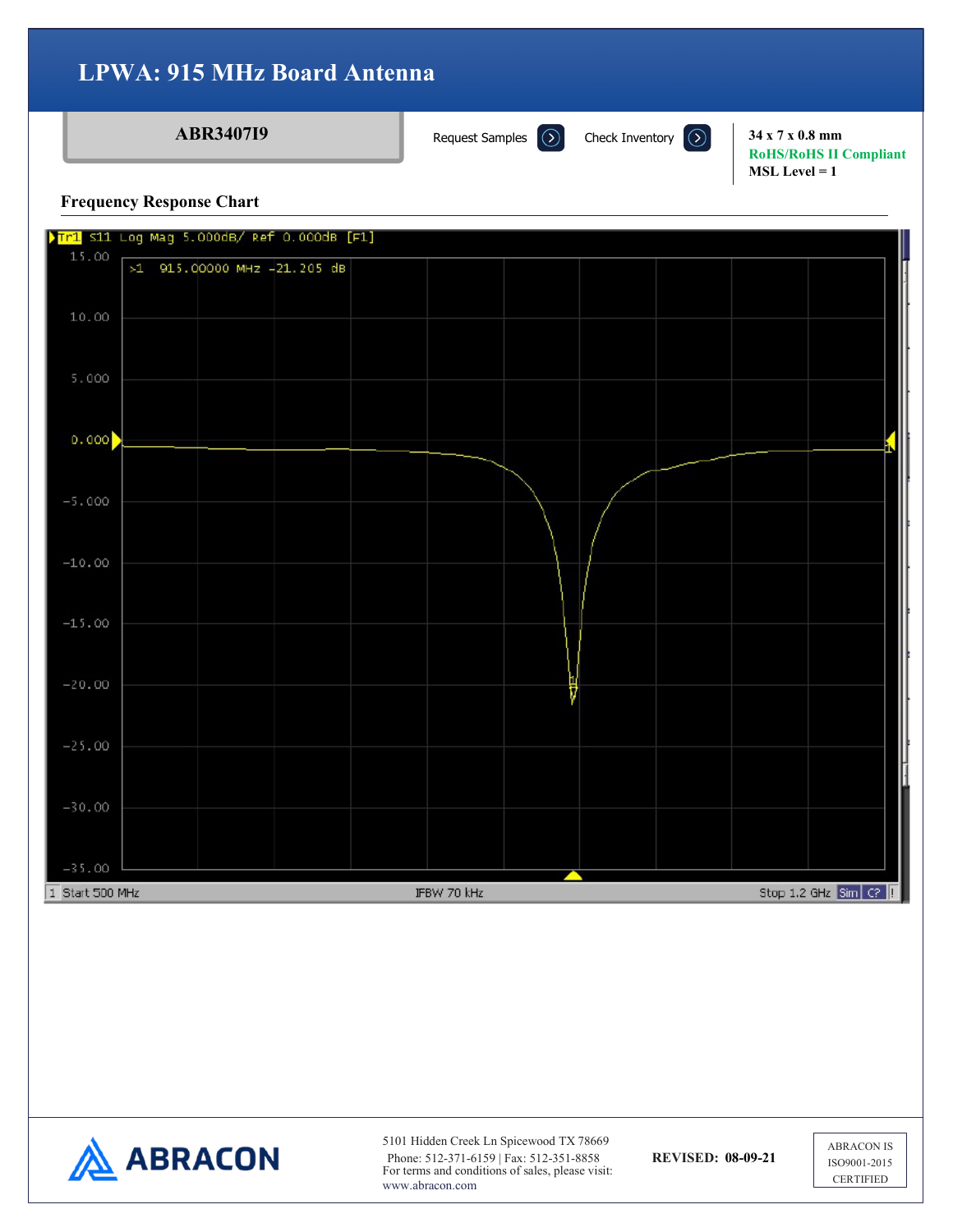#### **ABR3407I9 34 x 7 x 0.8 mm RoHS/RoHS II Compliant MSL Level = 1 Radiation Characteristics**2D Patterns **Total** Total 902 MHz 902 MHz<br>915 MHz<br>928 MHz 0 Ô 915 MHz<br>928 MHz 30 330  $30$ 330 60 60 300 300 Power (dBm) Power (dBm) 90 270 90 270 120 240 120 240

**XY-Plane** 

180

 $210$ 

150



210

150



Max: 5<br>Min: 40<br>Scale: 5/div



Max: 5<br>Min: -40

Scale: 5/div

5101 Hidden Creek Ln Spicewood TX 78669 Phone: 512-371-6159 | Fax: 512-351-8858 **REVISED: 08-09-21** For terms and conditions of sales, please visit: www.abracon.com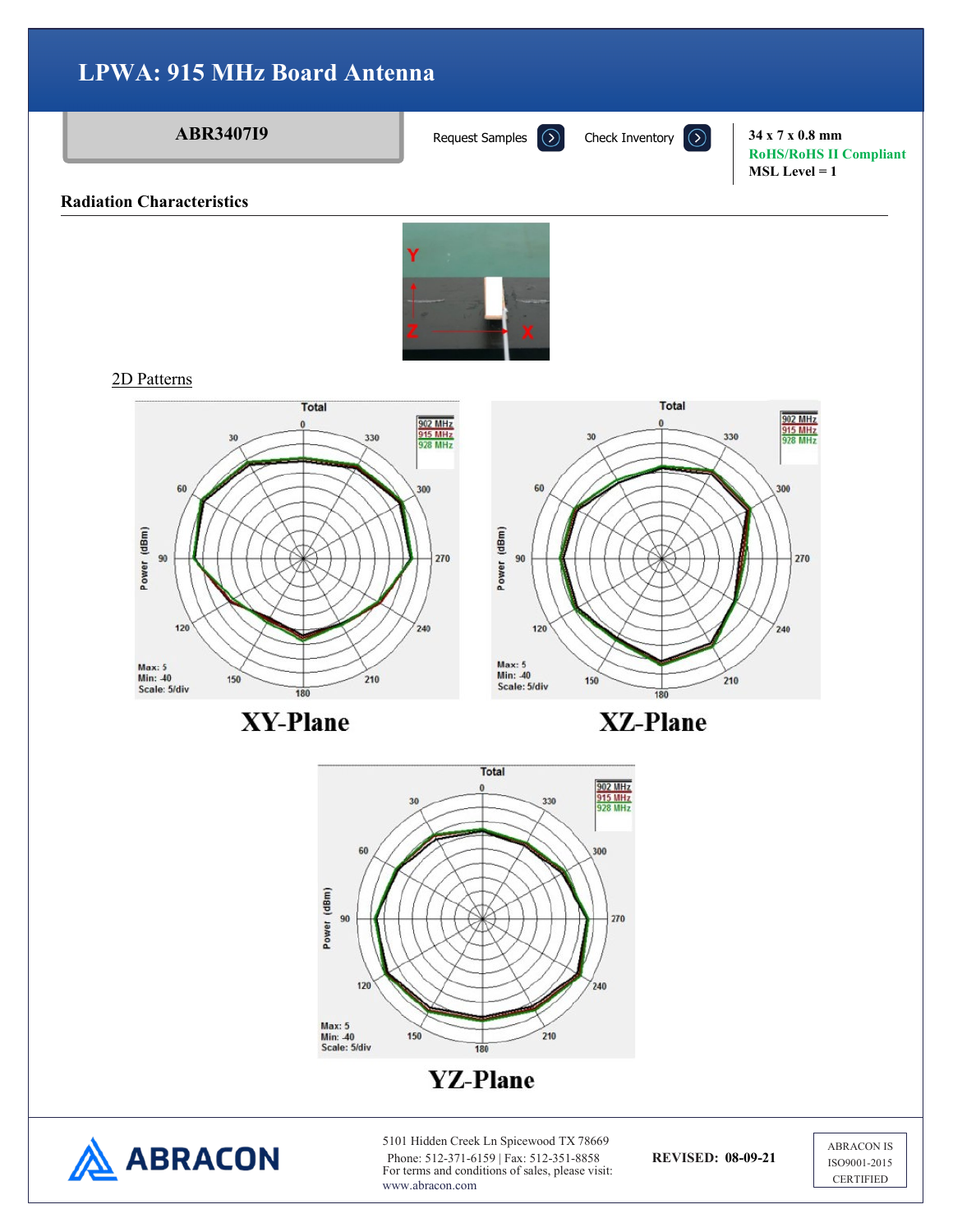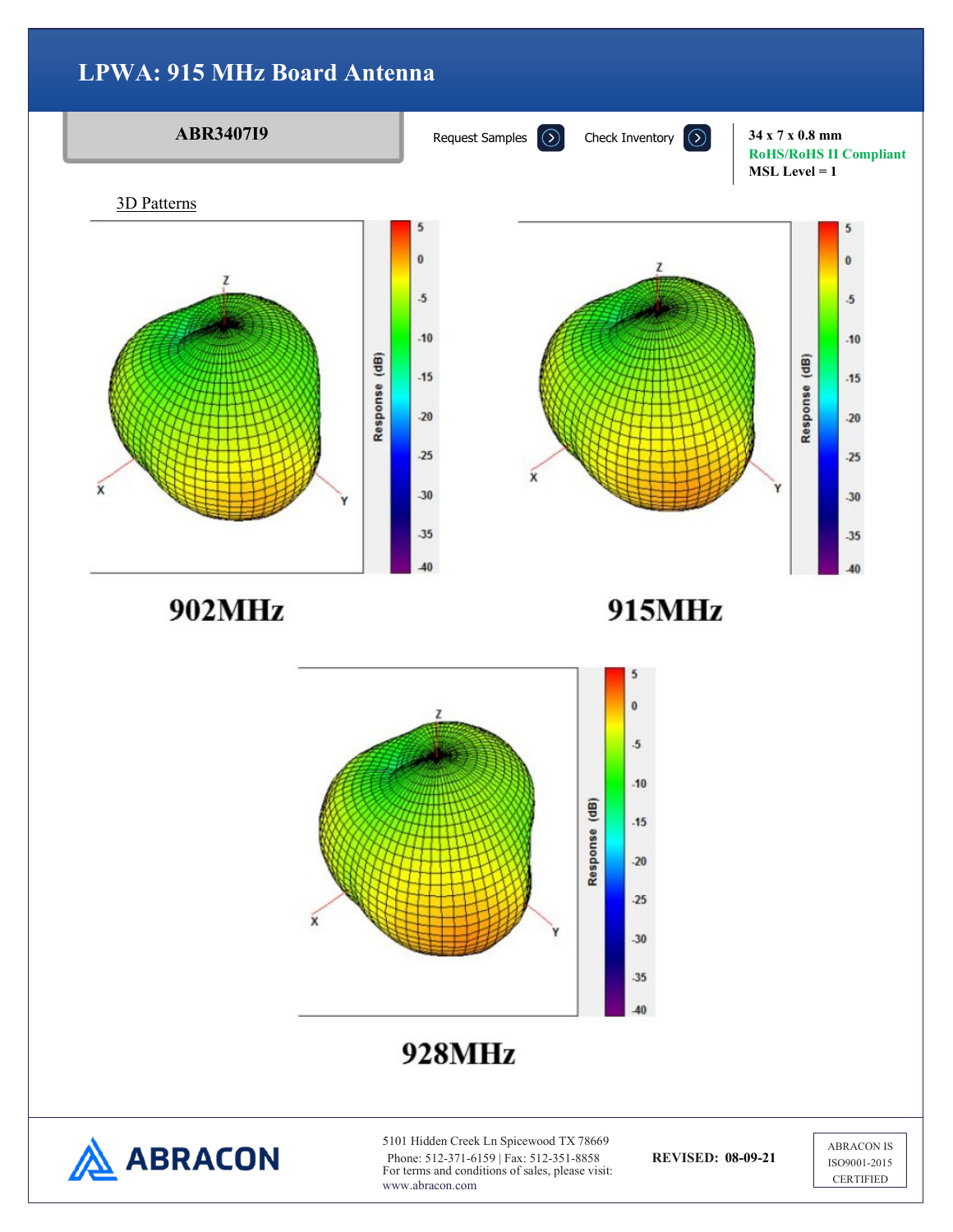